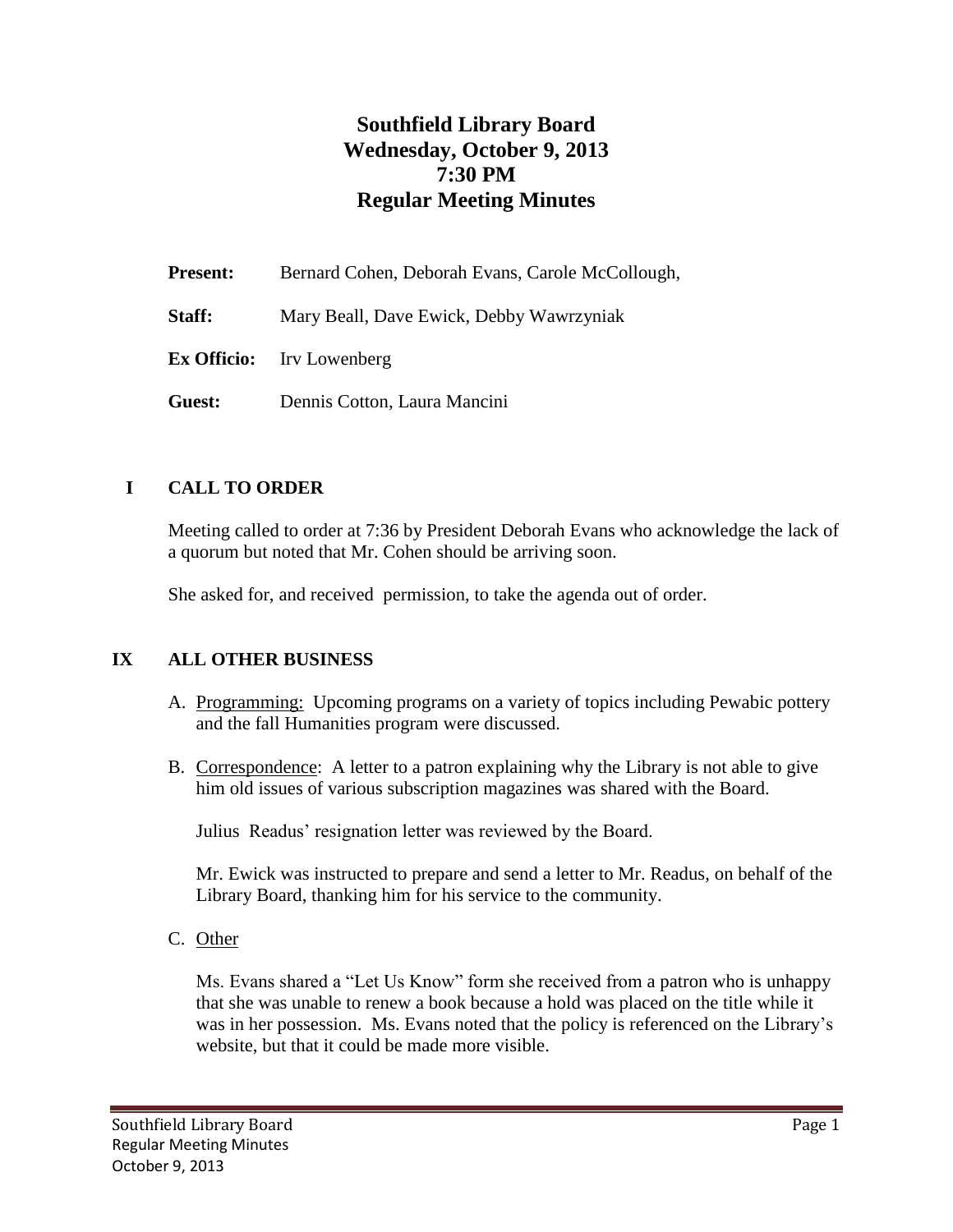Mr. Irv Lowenberg arrived at 7:43 p.m.

Mr. Ewick reported that he has not yet received a final year-end budget report. Preliminary findings indicate that rather than taking money from fund balance, the Library may be able to put a small amount back into the fund balance.

Ms. Mary Beall arrived at 7:49 p.m.

Mr. Ewick said that he was concerned that the start of Affordable Care Act sign-ups would result in a larger percentage of patrons needing computers but this was not the case. Staff put a link to ACA information on the Library's webpage.

### **VII OLD BUSINESS**

D. Revenue Updates –Mr. Ewick reported that he is working alone on this issue. Ms. Gogola is employed full time elsewhere and is no longer able to put in extra hours for this project. Mr. Ewick explained that he has used Ms. Gogola's initial research to identify areas that can be of financial benefit to the Library.

Mr. Ewick suggested focusing on a single project and look for the financial assistance to make it happen. He discussed, and showed samples, of several methods for donor recognition. It was determined that most would prove to be too expensive. Mr. Ewick will continue to explore other avenues.

Continuing to take the agenda out of order, the Board decided to move to the following item:

## **VI REPORTS**

- E. Junior Library Board: No report. Ms. Haynes not in attendance.
- F. Deputy City Librarian:
	- **1. Building Update:** Boilers: It was recommended by Bumler that the Library purchase new boilers. It was decided that time constraints made it unwise to proceed at this time as there was no guarantee that the boilers could be purchased and installed before cold weather set in. It was decided to start the bid process in the spring with installation planned during the summer when lack of heat will not be an issue.

Lighting: The Library's lights are on a computerized timing system that has recently crashed. The lights are not getting the correct information regarding when to turn on and off. The computer board must be replaced. Since the system is 12 years old, finding other Lutron board will be difficult. If it is not possible to replace the board, other solutions will have to be investigated.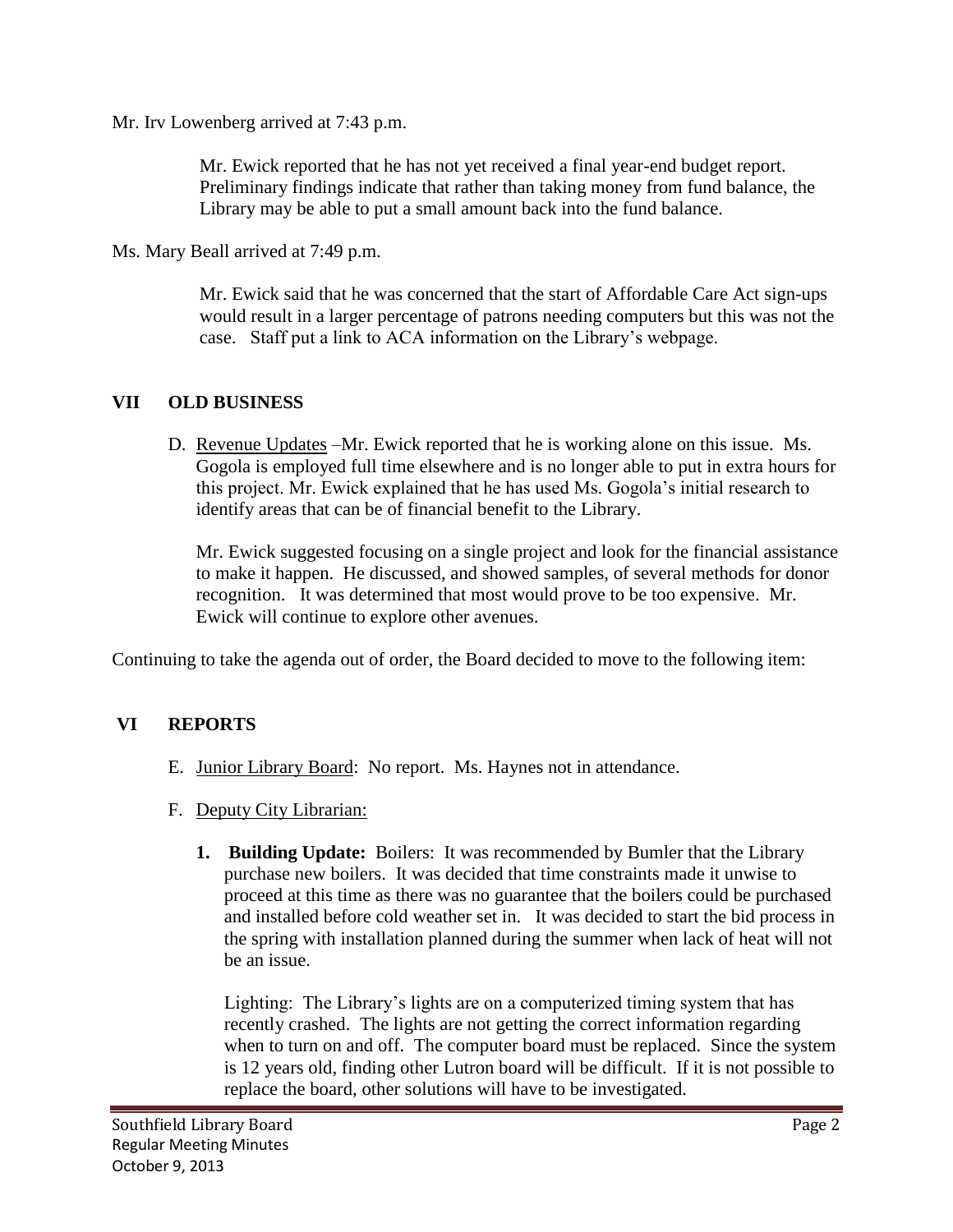**2. Staff Update:** Recently a few key staff members had to be off due to health issues. The remaining staff in those departments stepped up to the challenge and kept the departments running smoothly.

Continuing to take the agenda out of order the Board moved to the following item:

## **VII OLD BUSINESS**

G. ATM Machine: Mr. Ewick reported that he would like to re-establish ATM service for Library patrons. An ATM machine was available in the café. As there is no clear timetable for the space to be re-opened, he would like to move the ATM machine to the circulation lobby. The Board agreed that this would be a good idea.

Additionally, Library Administration is looking at ways to allow patrons to pay fines and fees with a credit card. Mr. Lowenberg is working on this same issue with other City Departments and will be glad to assist the Library with this process.

Mr. Cohen arrived at 8:09 p.m.

With Mr. Cohen's arrival a quorum is present and it was decided to return to the agenda.

# **II APPROVAL OF MINUTES – July 10, 2013**

Motion by Dr. McCollough, supported by Mr. Cohen:

- 13-26 RESOLVED: that the Minutes from the July 10, 2013 meeting be approved as submitted.
- AYES: Cohen, Evans, McCollough NAYS: None

MOTION APPROVED.

## **III REQUEST TO ADDRESS THE BOARD**

Mr. Dennis Cotton was introduced to the Library Board. He wishes to present a proposal to revitalize the café space. He noted that other vendors before him have failed at this, but his plan to keep it small and keep it simple will ensure his success.

Mr. Cotton outlined two plans. The first is for a café offering just coffee, juice, cookies and small candies. The second option is to place 2 to 3 vending machines in the space.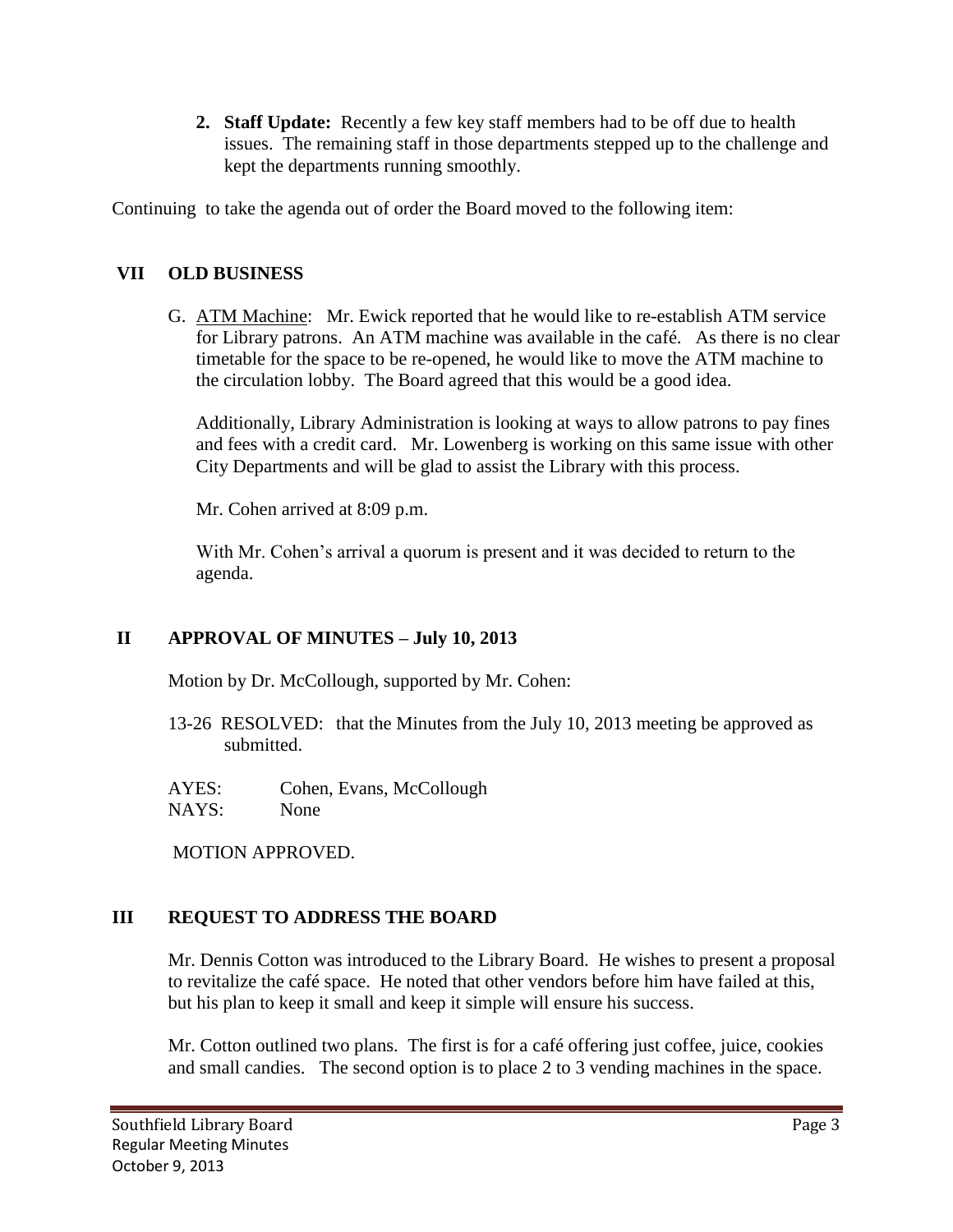He pointed out that if the Friends were to take over the space for their book sale the vending machine idea would be a win-win for both he and the Friends.

Mr. Cohen noted that Mr. Cotton has never run a café and asked if he knows what his estimated patronage would be and what is most likely to sell to those patrons.

Mr. Cotton said that he anticipates a minimum of 10% of visitors to the Library would stop by the café. Especially if it offered simple items like snacks, juice, coffee and water.

When asked about a timetable to begin, Mr. Cotton said that he was ready to move forward with either option in a couple of weeks. He would be able to open by December 1<sup>st</sup> if given the go-ahead by the next meeting.

Mrs. Beall asked how, if vending machines were used, would refunds be handled. Mr. Cotton said that he would be handling all aspects of café operation. With either plan, he anticipates treating the café as a full time job. He would also enjoy being a volunteer in the Library.

Mr. Cohen asked if Mr. Cotton realistically thought that maintaining  $2 - 3$  vending machines in a space shared with the Friends Book Store would generate enough income to compensate for the full time salary he would be giving up. Mr. Cotton said that he anticipates the operation as being successful and he will do what it takes to make it successful.

Mr. Cohen asked if Mr. Cotton would be willing to provide a security deposit or bond. He said that he would and is willing to create a partnership with the Board.

Ms. Evans said that Mr. Cotton's proposal will be reviewed by the Board and Mr. Ewick will be in touch with him soon.

Mr. Cotton thanked the Board for their time.

## **IV TREASURER'S REPORT**

The executive summary was reviewed by the Board. Mr. Ewick was asked if he knows why the Library continues to experience declines in both circulation and patron visits. Mr. Ewick suggested it might be that more people have jobs. It was also pointed out that the availability of Netflix may have impacted the Library's circulation of visual media.

Mr. Cohen asked if it can be determined whether or not website hits have increased since the personal visits have declined.

Motion by Mr. Cohen, supported by Dr. McCollough: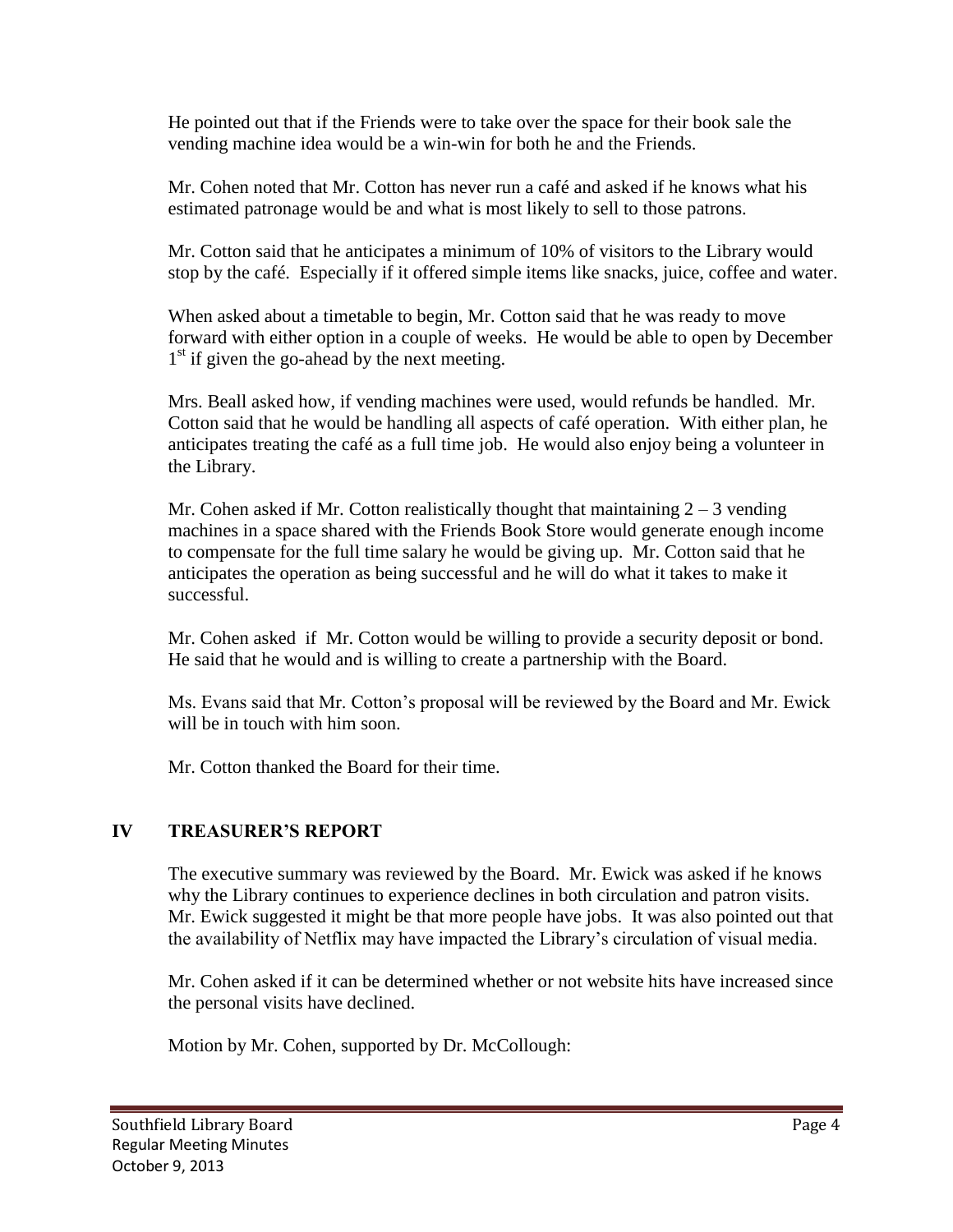13-27 RESOLVED: That the Executive Summary for September, 2013 be approved as submitted.

AYES: Cohen, Evans, McCollough NAYS: None

MOTION APPROVED.

### **VII OLD BUSINESS**:

A. CanStrong Update: City Attorney Sue Ward-Witkowski has advised Mr. Ewick that continued litigation with CanStrong will cost more than the Library Board can ever hoped to recover.

Mr. Cohen recommended inviting the City Attorney to the next meeting to address this topic personally. The Board agreed that a telephone conference call is acceptable if she is unable to attend in person.

B. Café Space Update: There was first a discussion on the existing space and whether or not to allow Mr. Cotton to attempt another café. While the Board felt he was genuinely enthusiastic about starting up a business in the café space, no one on the Board wished to revisit the situation. For 10 years no fewer than 5 different vendors have attempted to conduct business there with very limited success. The Board is going to keep with its previous decision to move the Friends of the Southfield Library's used book sales to the space.

Mr. Ewick pointed out that the book sale managers have expressed concern about moving to the café space. They feel sales will be negatively impacted by the move. As a result, they prefer to remain in the basement.

Reiterating past arguments, the current space in the basement is no longer suitable for volunteers and book sale visitors. There are safety issues as well as the issue of ADA compliance.

Mr. Ewick pointed out that Mary Beall, as a member of the Friends of Michigan Library's board has noted that many Board of Trustee organizations have started developing written agreements with their Friend's organizations to better delineate the responsibilities of each organization.

There was some discussion about allowing the Friends to continue to use the basement for book processing and storage. Mr. Ewick pointed out that with the removal of some of the shelves to the café space, the area would be ADA compliant.

The Board felt that if the basement is not safe and security for sales, it is not safe or secure for volunteers to work in. Ms. Beall pointed out that the auditorium is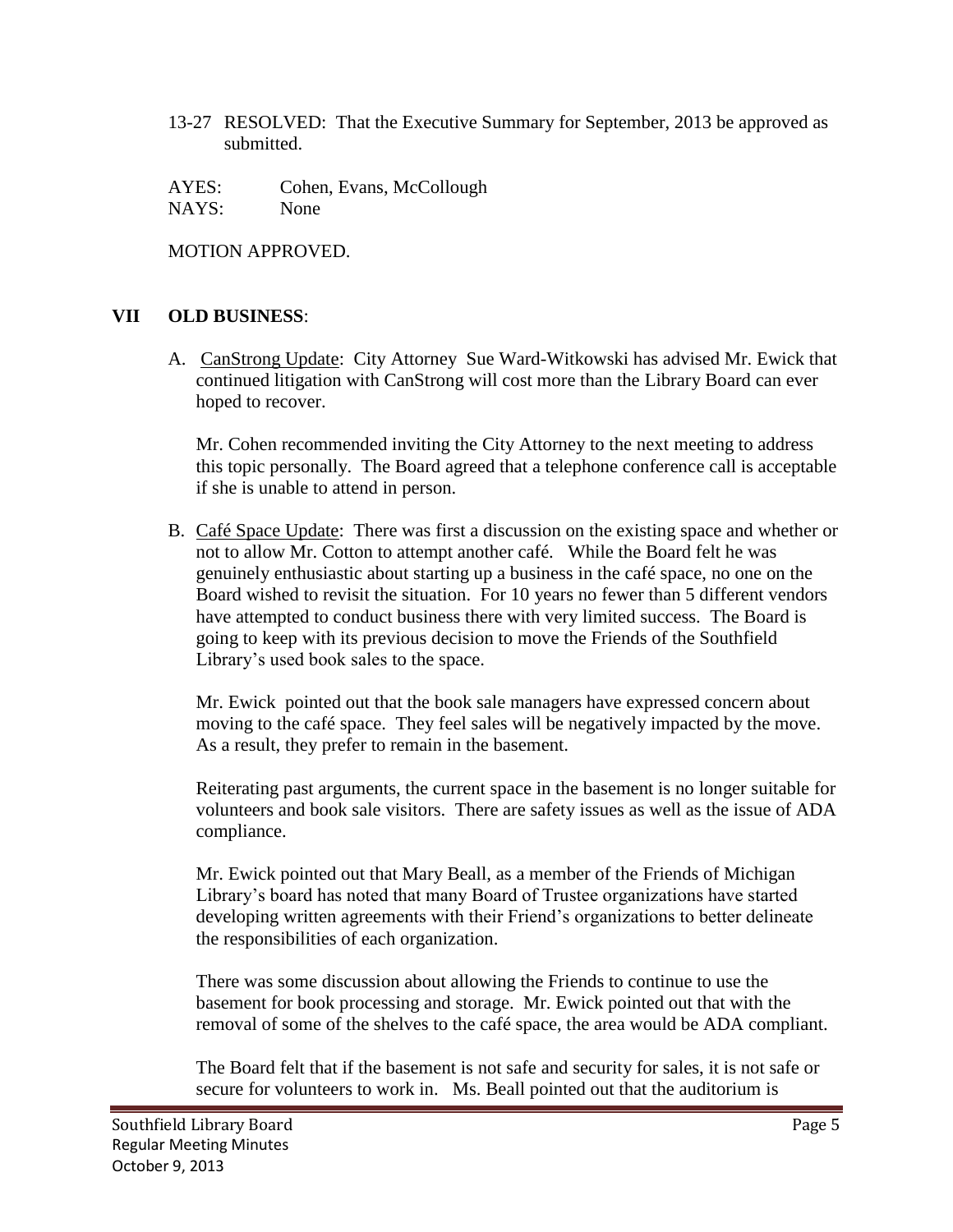underutilized and would make a convenient space for the Friends to use to process the books they receive.

In conclusion, the Board authorized Mr. Ewick to inform the Friends that they must move their book sale and processing space to the café area of the Library as soon as possible. The Board further suggested that any expenses incurred to the move can be split between the Library and the Friends.

### **VIII NEW BUSINESS**

A. Café / Auditorium space review: Mr. Ewick shared email he received from the original architect for re-purposing the auditorium and café spaces. There was much discussion about the plan and the need for changes to these locations.

Most agreed that the Auditorium would be more usable if there was a center aisle.

Suggestions were made to consult with Dennis Smith for estimates on leveling the auditorium floor. Once the floor is level, the room becomes much more usable.

B. Meeting date and time**:** At the last meeting a request was made to change the regular date/time of the Library Board meetings. The current meeting date/time conflicts with the Friends' monthly Jazz & Blues program. After some discussion it was decided to change to the  $2<sup>nd</sup>$  Wednesday of the month at 7:30 pm.

Motion by Dr. McCollough, supported by Mr. Cohen,

- 13-28 RESOLVED: That the regular meetings of the Library Board now be convened on the second Wednesday of the month at 7:30 p.m.
- AYES: Cohen, Evans, McCollough NAYS: None

MOTION APPROVED.

The appropriate notice will be posted in compliance with the Open Meetings Act of Michigan.

C. Damaged Items: Ms. Evans called for a review of the Library's damaged items policy. Ms. Beall explained the current policy in detail.

Ms. Evans said it had been explained to her that there was no damaged item policy as staff was too busy to implement the policy. She was pleased to learn that this was not the case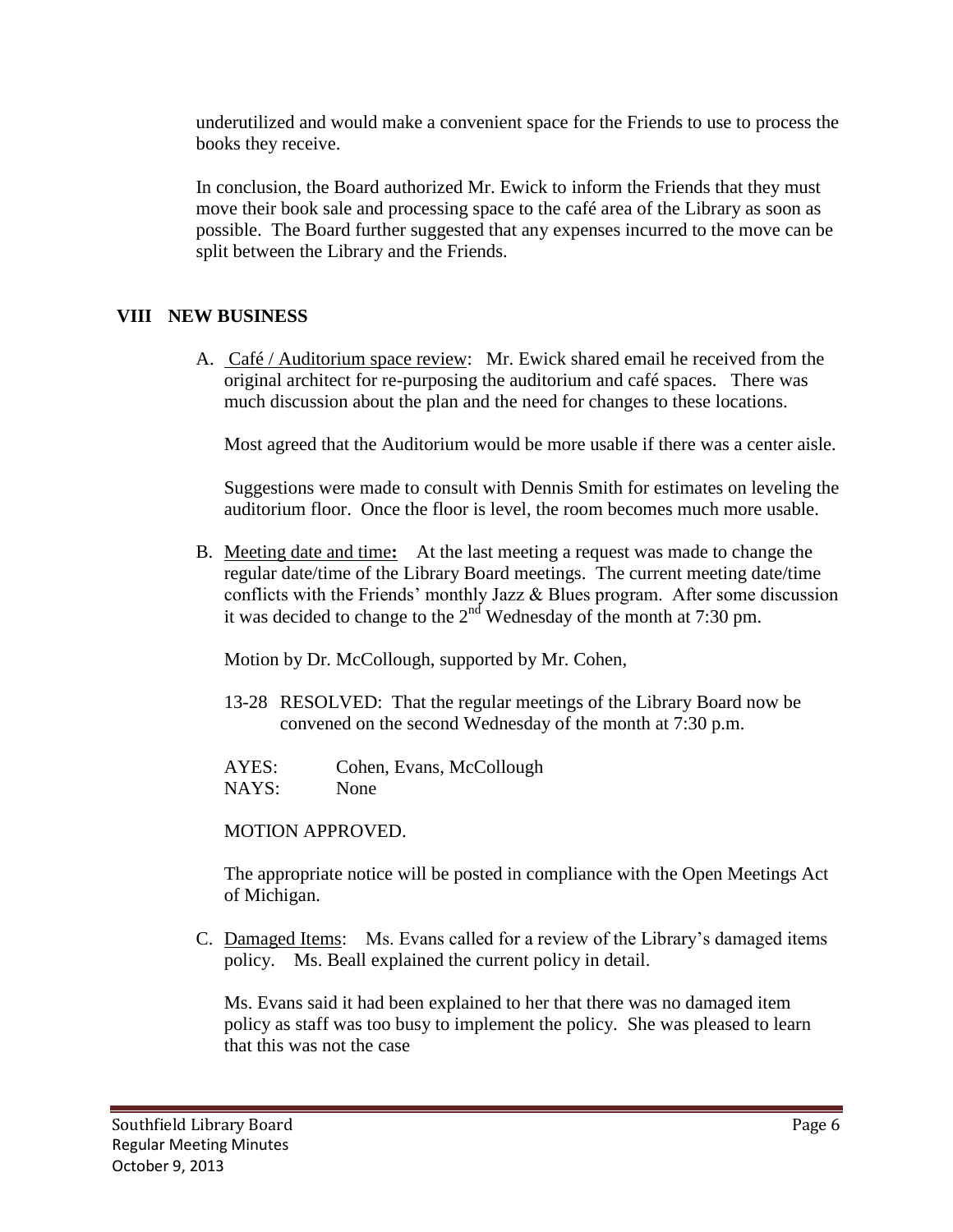In conclusion it was felt that the existing policy is fine. It was suggested that staff make sure the policy is easily seen on the website. Additionally, it was felt that every effort should be made to insure that only books in good repair are returned to the shelves. This is part of good collection management.

D. Street Lit: There was a great deal if discussion about this topic. Mr. Ewick also distributed a summary of a program staff librarians Anne Kabel and Katie Ester presented in support of including Street Lit in library collections.

A great deal of the discussion focused on the literary merit of the genre and its explicit depiction of African American life. It is one of the most heavily circulation collections in the Library.

There was a brief discussion about the appropriateness of allowing minors to check out the books. Adult parents/guardians must sign the library card application for minors. The application clearly places the responsibility for checked out materials on the parent/guardian. The collection is housed among adult fiction but that does not preclude young teens from browsing the shelves.

E. ATM Machine (continued): There was brief discussion about the ATM machine still located in the Café. Mr. Ewick pointed out that patrons are still asking about access to an ATM Machine. He recommends reactivating the machine and placing it in the circulation lobby to give patrons easier access.

Motion by Mr. Cohen, supported by Dr. McCollough,

13-29 RESOLVED, That the Library Board authorizes Mr. Ewick to retain and reactivate the ATM machine currently in the café space. Additionally, Mr. Ewick is authorized to move the unit to the circulation lobby to provide patrons with easier access.

AYES: Cohen, Evans, McCollough NAYS: None

MOTION APPROVED.

# **X PUBLIC COMMENTS**

Laura Mancini said that she had a very nice time this evening. She gave a brief history about her work experience and her life in Southfield. She concluded by saying she is looking forward to being able to be an active part of future discussions.